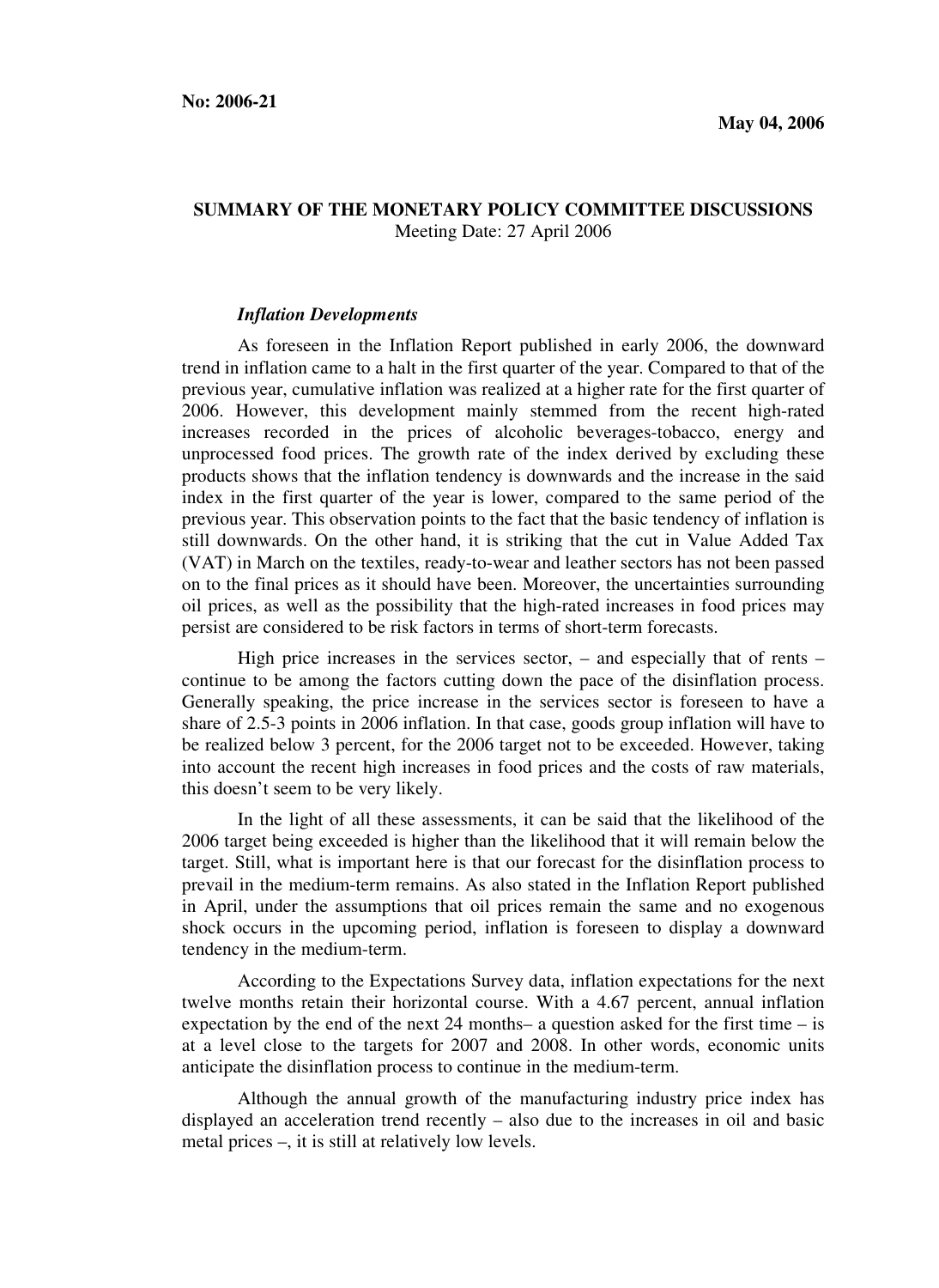## *Factors Affecting Inflation*

Seasonally adjusted GDP figures pertaining to the last quarter of 2005 point to the stable course of growth. The sales and production data pertaining to the first quarter of 2006 support this outlook, as well. Real consumer loan utilization rates maintain their high rate of increase. In the same period, seasonally adjusted domestic sales of white goods increased compared to the previous quarter. Although seasonally adjusted domestic sales of automobiles declined compared to the last quarter of 2005, the data pertaining to February and March indicate that the deterioration observed in January was temporary and the demand for automobiles maintains its briskness. Moreover, the strong upward trend of the imports of consumer goods also continued in the first quarter of 2006.

In light of the current indicators, it is observed that the rate of increase of private consumption was relatively stable in the previous period but it still maintained its strong trend. Meanwhile, private consumption expenditures, which constitute the other component of domestic demand, maintain a favorable course. Some of the indicators that support the strong growth trend in investment expenditures include: In the first quarter of the year, seasonally adjusted imports of capital goods increased rapidly compared to the previous quarter. Similarly, the growth of domestic sales of heavy commercial vehicles continued at a rapid pace in the same period. Production and imports data pertaining to the sub-sectors of the manufacturing industry; machinery-equipment, electrical machinery and office machinery sectors; give positive signals for the continuation of investment growth. According to the Business Tendency Survey, despite the decline observed in investment expenditures in the January-March period, they are still at high levels. Meanwhile, there has not been a significant change in the share of those saying "do not plan any investment expenditures". In the January- February period, the utilization of long-term credits from abroad displayed a higher rate of increase compared to the same period of the previous year. This development points to the continuation of the strong trend of the private sector's investment demand. The upward trend observed in the main sector providing intermediate input for the construction sector; other non-metal and mineral production; continued in the first two months of the year. The share of housing credits in total consumer loans continues to grow. When the data pertaining to construction permits are analyzed as of the last quarter of 2005, it can be observed that the upward trend of housing construction continues. In addition to housing construction, the increasing number of construction permits pertaining to industrial buildings is a favorable development for the productive capacity-oriented investments.

To sum up, the evaluations regarding supply and demand conditions point to the fact that the stagnation observed at the start of the year was temporary and that the increase in total demand maintains its stable course. Although employment, excluding the agricultural sector, has rapidly increased in a stable manner since the second quarter of 2004, the continuance of productivity increases in line with the growth of investments and structural reform process restricts cost pressures. However, it is expected that the support of supply and demand conditions in the disinflation process will be limited in the upcoming period compared to previous years.

## *Risks and Monetary Policy*

The ongoing rapid increases in oil prices and other raw material prices in the recent period continue to pose risks in terms of inflation dynamics. The effects of oil prices on inflation have constituted one of the main factors that slackened the downward course of inflation expectations in the first quarter of 2006. If the said